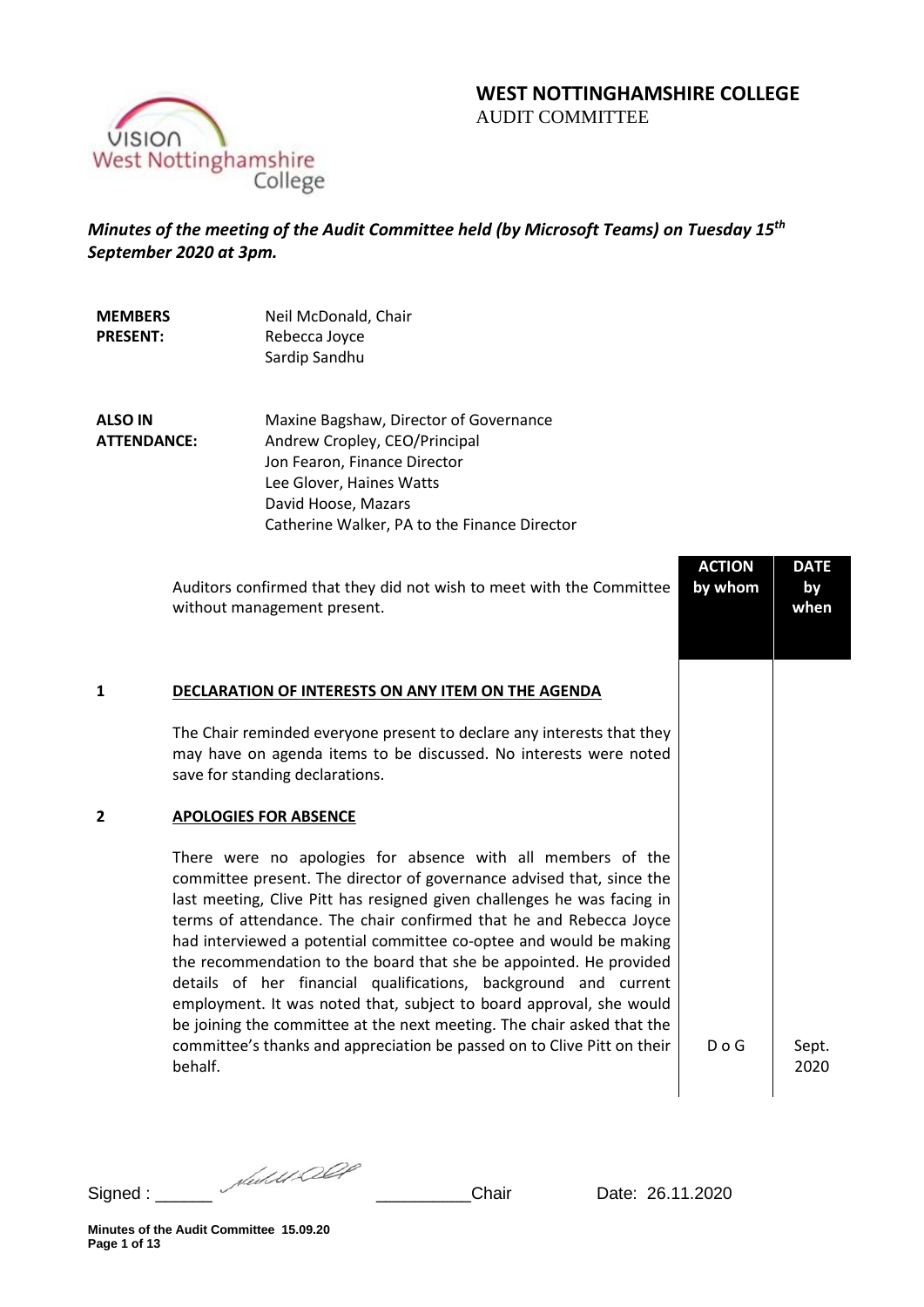#### **3 MINUTES OF THE MEETING HELD ON 29TH JUNE 2020**

The minutes were reviewed and it was agreed that they were an accurate record of discussions.

AGREED: to approve the minutes of the meeting held on  $29<sup>th</sup>$  June 2020.

There were no matters arising.

#### **4 ACTION PROGRESS REPORT**

The committee reviewed the progress tracker and were pleased with the number of items either completed or on the agenda today for discussion. In relation to line 2, it was noted that this is not next due until February 2021. The Director of Governance put forward the proposal, at line 8, that the updated Risk Management Strategy be deferred to February 2021 as it is not an immediate priority given current time constraints. Whilst the committee were happy to accept this proposal, it was agreed that there may need to be further debate on this later on the agenda when considering the internal audit outcomes in relation to the risk management fieldwork completed.

AGREED: to note the content of the update provided.

#### **5 INTERNAL AUDIT**

Internal auditors presented a number of items for consideration, including:

#### 1) Core financial controls and risk management

Internal auditors drew the committee's attention to the written report, and key matters noted were:

- Section 1.12 provides a summary of the assurance levels available in the overall opinion.
- Section 2.1 provides the findings and conclusions.
- In terms of core financial controls, the fieldwork outcome was: adequate design and control and adequate effectiveness of control.
- Section 2.3 provides some recommendations regarding changes to the Financial Regulations at the next review. Particular attention was drawn to section 8.2 of the regulations and it was noted that the college actually provides a greater degree of oversight than set out within the regulations, with £2,000 being the cut-off point on the electronic system. In discussion, it was noted that the ESFA no longer monitors spend over £20k, and that this is managed by the college internally. The finance director advised that the lower limit of

Signed : \_\_\_\_\_\_ \_\_\_\_\_\_\_\_\_\_Chair Date: 26.11.2020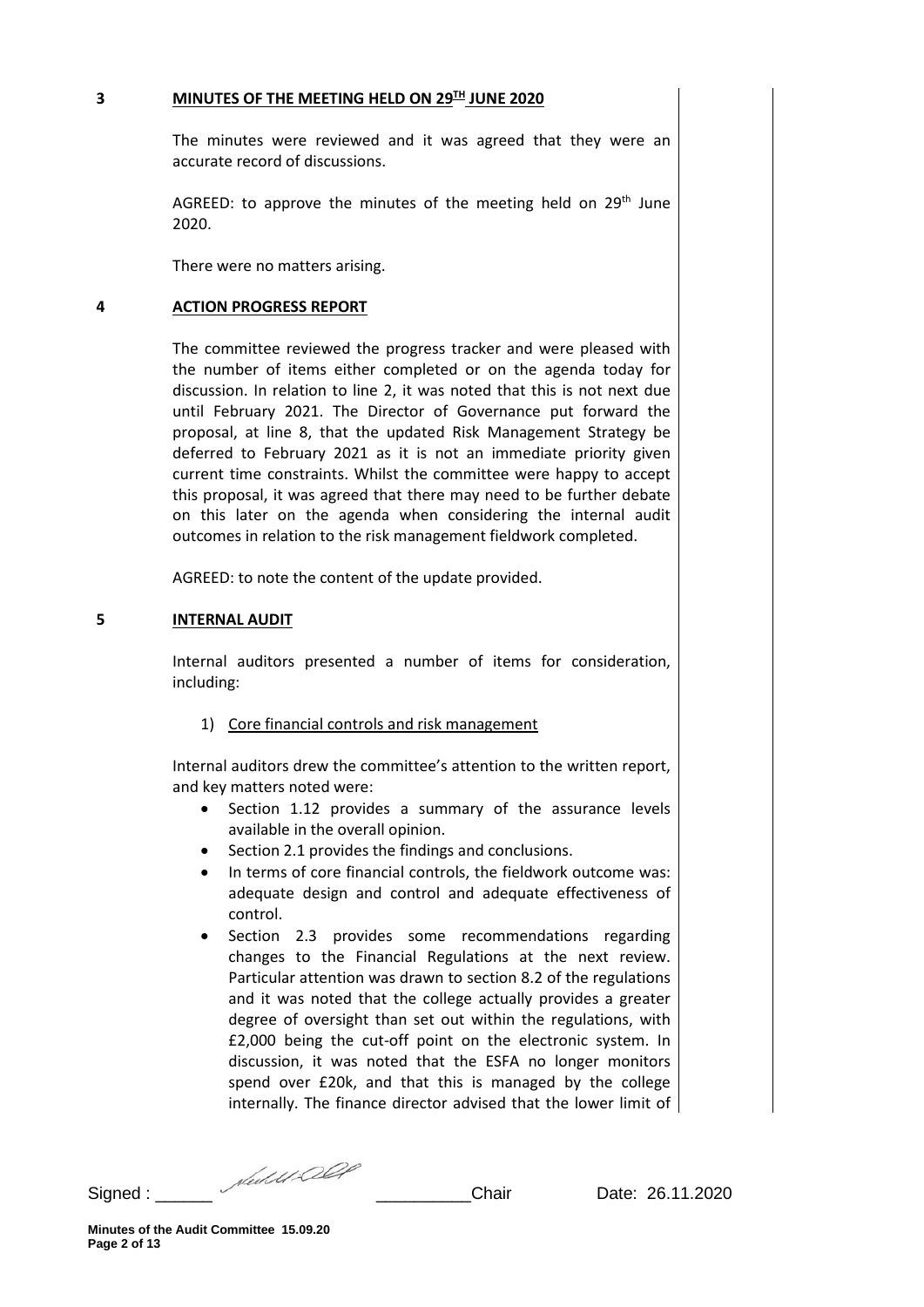£2k is often very useful when considering value for money, and he is happy to continue with this for the foreseeable future. He also advised that there was a need to redefine 'budget holders' in to two different aspects, as the estates team needs greater flexibility to authorise expenditure than is the case with 'other' budget holders. The finance director confirmed that a redraft was due and that it is appropriate to consider the delegated authority limits as part of this. The committee all agreed that there needed to be a realistic balance.

Section 2.8 indicates that, whilst there is a governor code of conduct in place, it was not found on the college's policies and procedures page and, in addition, there were some links broken to documents like the Financial Regulations 2019 and Public Value Statement. It was confirmed that there is a review of the website planned to address these issues.

The committee considered the information provided regarding the Anti-Fraud Bribery and Corruption Policy at section 2.4 and the alternative reporting route. All agreed that it should include an option to contact the Audit Committee chair or the Corporation Board chair, if they are willing, for an independent view.

In terms of procurement, one member of the committee asked whether the college had to be mindful of staff splitting orders to manipulate the authority limits. The finance director confirmed that there is no evidence of staff actually bypassing, or attempting to bypass, the processes. He confirmed that the college has been working on a number of business improvement projects, one of which relates to procurement, and part and parcel of this is work to make the processes more efficient. The committee asked if there was a supplier-based review taking place. The finance director confirmed that there is. He described it as a little overdue but completed over the summer. He made the observation that it has not been an easy year this year to be sure regarding value for money, given buyer/supplier behaviours which have changed as a result of COVID; however, he provided assurance to the committee that all staff are very conscious of the need to ensure value for money. He confirmed that the most significant spends are through established procurement contracts, e.g. Crescent Consortium, bus service, etc.

A challenge from the committee was that, whilst the fieldwork was completed on only a small sample at 15, there were three out of the 15 occasions where improvements could be made: this equates to 20%. All agreed that the college needs to continue to drive forward improvement processes regarding procurement. The finance director confirmed that he would provide a periodic report to the Audit Committee, and it was agreed that the frequency of this would be agreed with the chair outside the meeting, e.g. six-monthly, annually, etc.

Director Sept. 2020

Finance

Signed : \_\_\_\_\_\_ \_\_\_\_\_\_\_\_\_\_Chair Date: 26.11.2020

**Minutes of the Audit Committee 15.09.20 Page 3 of 13**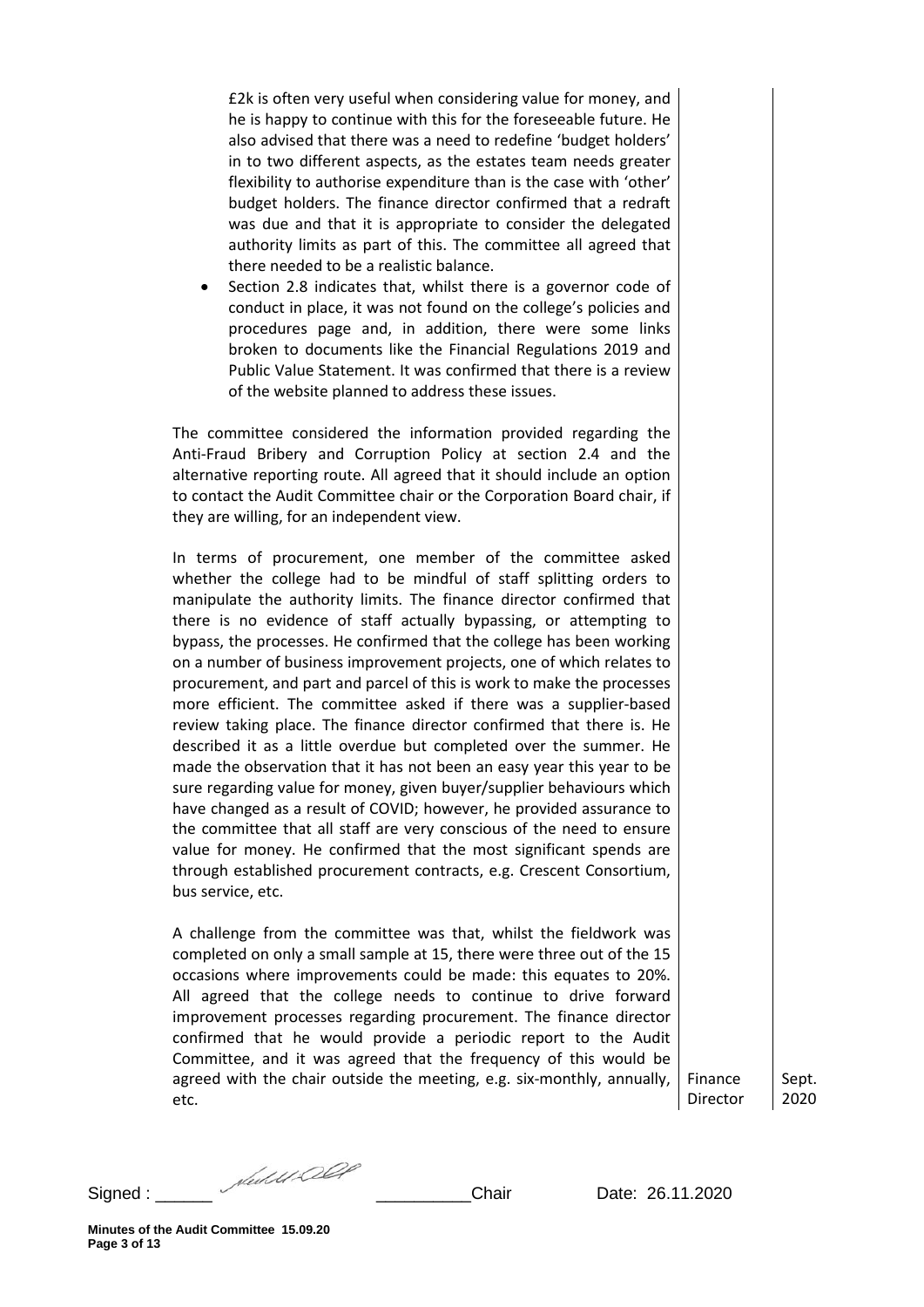The committee's attention was then drawn to the internal audit report on risk management. Auditors confirmed that, again, the design of controls was felt to be adequate and effectiveness of control also adequate. He indicated that part of the review included consideration of the Risk Management Strategy, and there were some out of date references found in the document. The finance director confirmed that this would be addressed at the next review. One other recommendation from auditors is that the subsidiary company risk registers should be reviewed more frequently than annually. It was confirmed that practically this is done in any event for bksb.

Auditors found that the risk register is currently very much owned by the executive, and their recommendation is that it should be more devolved throughout the organisation. In terms of good practice, there is clear evidence of board oversight regarding the risk register, and it was explained that this is not always the case in colleges. Governors' attention was drawn to the survey results, and it was explained that there was a general consensus regarding risk appetite between both governors and management, which is a positive. Overall, there was a very positive response to risk management within the organisation.

A challenge from the committee was that they would like to see evidence of directorate risk registers reviewed on a quarterly basis and a process in place for risks to be escalated to the strategic register. The committee advised that they would like to deep dive on directorate registers on a less frequent basis when compared to the corporate register.

The principal acknowledged that this was the next stage of developing the college approach to risk management; however, an initial step forward suggested is for directorates to identify and monitor the 'top three' risks at an operational level. A challenge from the committee was whether or not the 'top three' was sufficient. The committee were advised that risk management and risk identification does take place on an informal basis; however, it was acknowledged that the ability to track and scrutinise is missing below the executive. The committee acknowledged and recognised the work ongoing within the college, and made the recommendation for directorates to focus on the 'top five' rather than 'top three'.

The committee made a note that the report states that there are 'no champions identified' and indicated that this somewhat takes away from the process of embedding in to all aspects of the college. The principal expressed the view that it was important for this to not become a chore for staff, and it has to be done in a way that the next level below the executive embraces and owns the processes. Internal auditors explained that their reference to 'champions' was in fact the risk management organisers, which would in this case be the finance

Signed : \_\_\_\_\_\_ \_\_\_\_\_\_\_\_\_\_Chair Date: 26.11.2020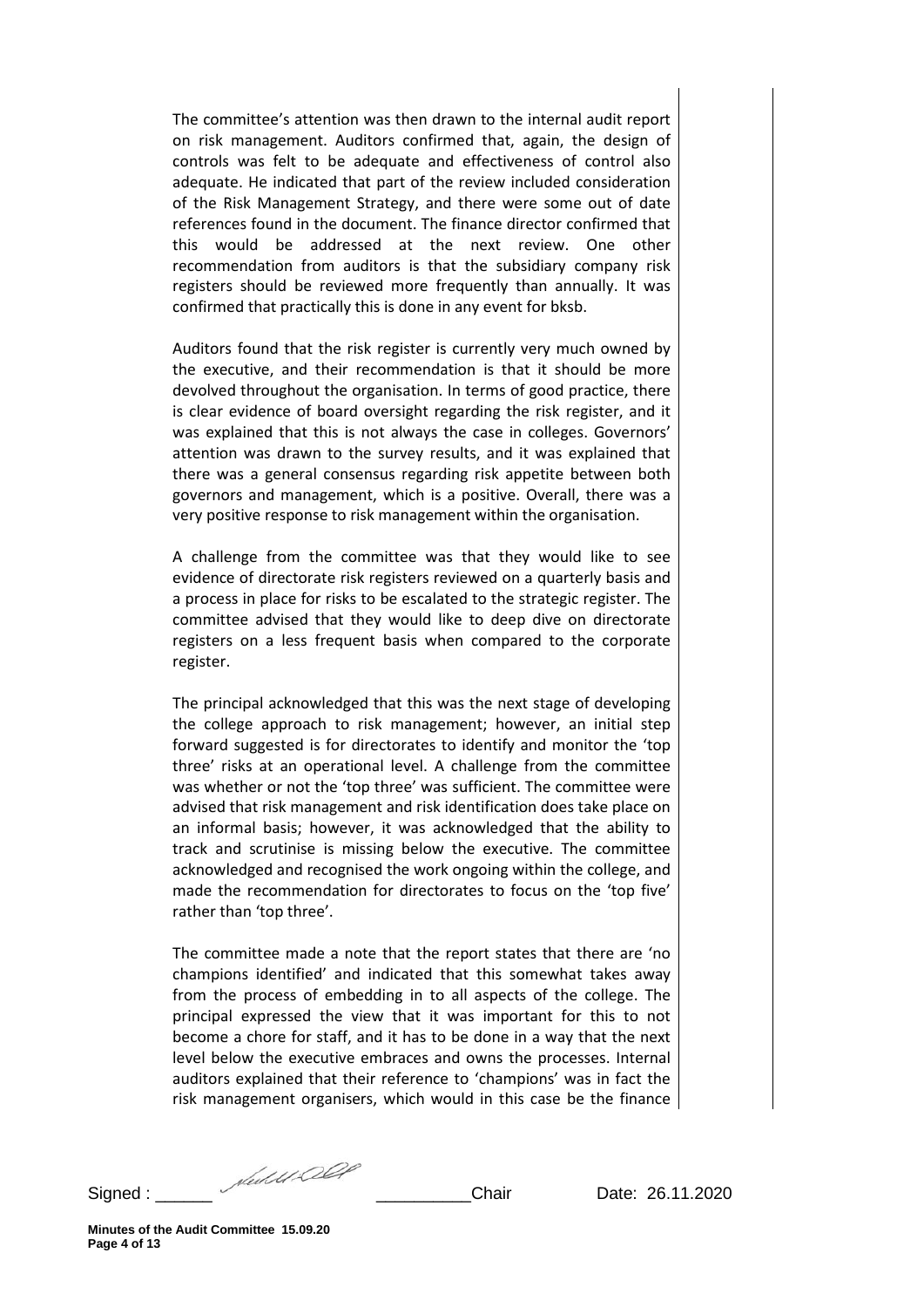#### director.

(David Hoose joined the meeting at 3.30pm)

A question from the committee was whether or not someone was supporting the finance director who is adequately trained regarding risk management, given his interim work with bksb. The principal confirmed that risk management has really been a coordinated effort at executive, and he will speak to the vice principal to see if she would be willing to take back responsibility/support Jon on an interim basis.

In considering the report as a whole, the committee felt it was important to acknowledge that the college has made good progress regarding risk management and the risk register; therefore, this report provides further suggestions but there is confidence regarding the arrangements in place. Governors are confident that the risks are well known within the organisation.

AGREED: to note the content of the reports provided.

#### 2) Employer engagement

Internal auditors presented their written report, and key matters brought to the committee's attention were:

- The college currently operates two core systems, i.e. Microsoft Dynamics and Connect, and it is felt that the position would be improved by just having one system in place.
- There is no formal documented policy and procedure in respect of capturing, generating or handling enquiries, with processes having evolved over time and being passed on to new staff as they join. However, there is a documented guide on handling enquiries for apprentices, guardians or employers, and to whom the enquiries should be directed.
- There is no monitoring of the service level agreement in place for the business support customer enquiries team.
- Section 2.6 confirms that there is no business information being brought into the college and no analysis of the CRM in terms of catchment area. The college previously subscribed to Mint UK, which is a business information tool for B2B sales and marketing.
- There is no formal marketing strategy in place.
- There is no dedicated telesales team.
- There are no routine reports prepared and presented on the college's employer engagement activities.
- There is limited board oversight of complaints received. It was explained that the work plan for the Standards Committee this year includes six-monthly reports on complaints.

One member of the committee advised that she had attended the

Signed : \_\_\_\_\_\_ \_\_\_\_\_\_\_\_\_\_Chair Date: 26.11.2020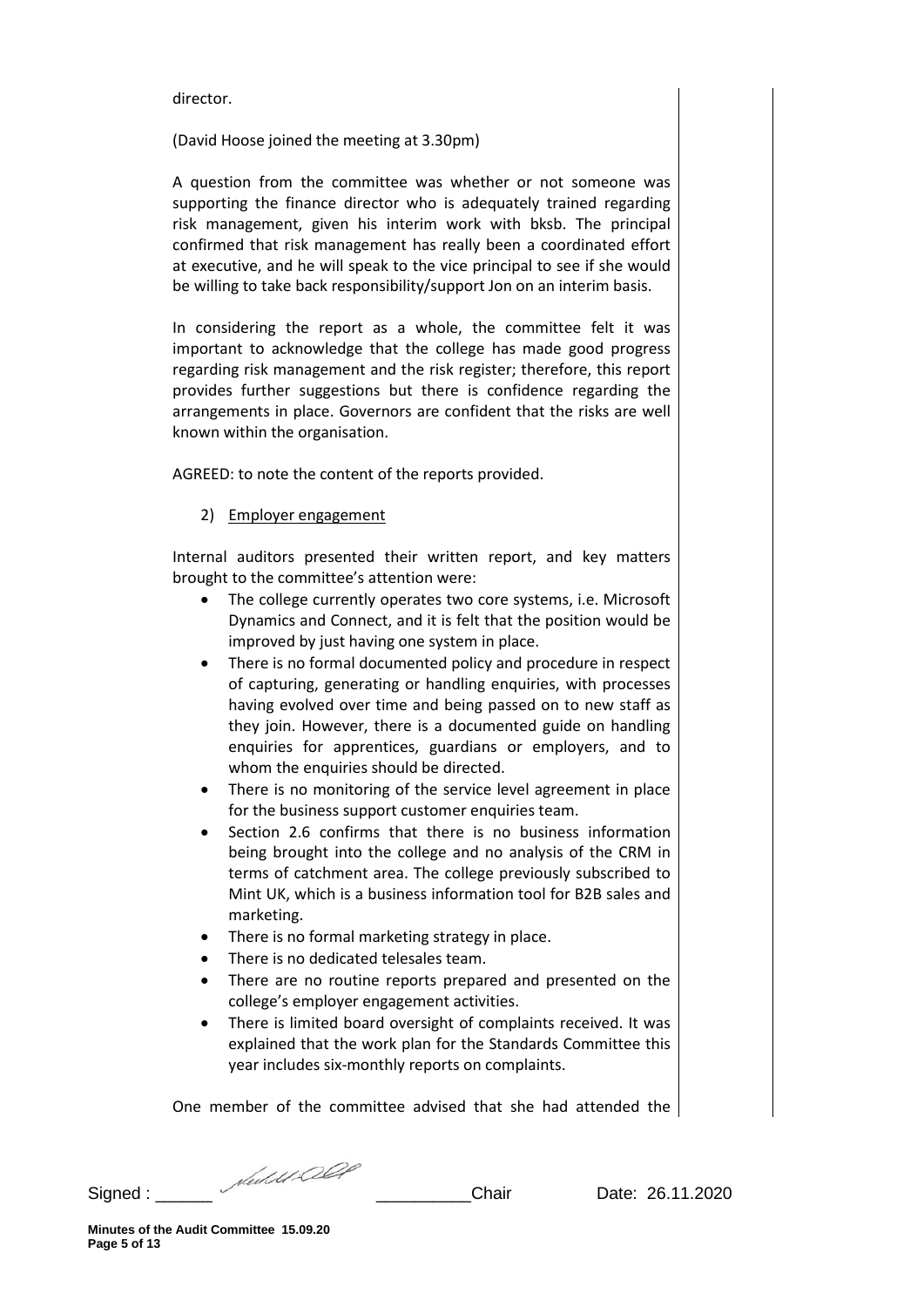marketing team meeting last week and felt that there were some fundamentals to be considered first before the team can create a marketing strategy. She expressed the view that the team needs to decide the 'who' and the 'what' before the strategy, which is the 'how'. She indicated that capacity within the marketing team appears to have been a casualty of the financial cuts and, as a consequence, the college is probably not being sufficiently proactive as it could be.

The principal advised that, notwithstanding the cuts made to the marketing department, when the college looks at business turnover and income, it is doing really well in terms of employer engagement in the apprenticeship market. He indicated that it is important for the college to get the quality of its offer right before aggressively going out to win new business. He indicated that employers are coming to the college; however, this is sometimes a strain and there is a challenge in terms of responding, particularly given funding constraints.

The committee was advised that the employer engagement strategy is being developed and it will include segmentation, with key employers clearly identified. In terms of the future, developments would need investment and there would have to be a growth plan to support this. The principal expressed the view that there needs to be a careful balance as the college is currently pretty much full and that, whilst there is an aspiration to grow, this needs to be organic. He indicated that, if the college has a good product, people will come. A challenge from the committee was that the current approach is very much shortterm, and the college would benefit from having a plan in place for years 2, 3 and 5. The principal acknowledged that there was a need to optimise what the college does and use its resources smartly. A challenge from the committee was that this is more about taking control rather than waiting for people to approach the college. They didn't believe that the audit findings were a concern for this year, but did raise concerns for the future. The committee expressed the view that there needed to be a market assessment and a look forward into the future so that the college can be clear in terms of its USP and how this will contribute to the area.

In considering the actions, the committee questioned whether the timescales were realistic, and it was agreed that these would be reviewed outside of the meeting.

The principal advised that there were some key partnerships being developed with stakeholders and that these should allow the college to leverage relationships and opportunities; however, these will not become certain/clearer until 2021. In terms of the March 2021 date within the actions agreed, it was explained that this links to the curriculum planning process.

In terms of employer engagement and marketing, the committee all

Signed : \_\_\_\_\_\_ \_\_\_\_\_\_\_\_\_\_Chair Date: 26.11.2020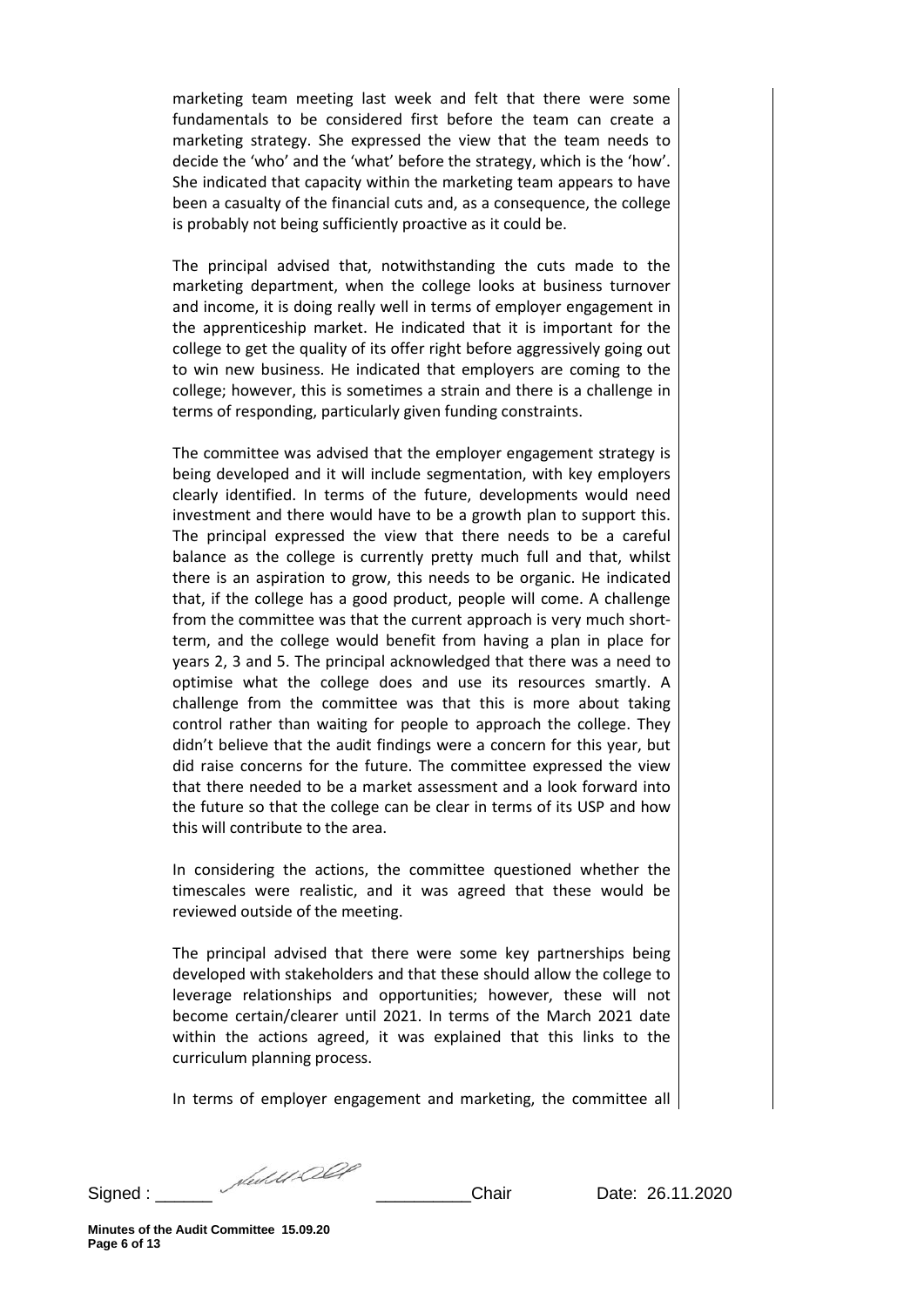agreed that there was nothing wrong with the college having an interim plan versus a strategy. It was agreed that the management responses to the audit would be reviewed to better explain the intention to create an interim plan and then complete a strategy at a further point in time.

AGREED: to note the content of the report provided.

3) Updated plan for 2020/21

Internal auditors presented an updated audit strategy for 2020/21 to 2022/23. He advised that the only audit currently ongoing is in relation to the curriculum plan review and that this, together with the annual report for 19/20, will be presented to the next meeting. He confirmed that the work planned in relation to student records has been postponed from 19/20 in to 20/21, with a larger audit planned.

He drew the committee's attention to page 6 of the report, which is the planned areas of review for the next three years. He described the document as more succinct, and explained that it also summarises the key findings following review and discussions with the finance director. Page 6 clearly sets out the first year proposals for 2020/21, and the committee were particularly asked to note that a large amount of work is to be dedicated to student records.

The committee considered the proposals, and there were a number of questions, observations and challenges, including:

- In relation to IT, the college has just gone through a huge transformation in terms of use. It would be helpful to have the work in this area completed early. The college thinks it has done well in terms of the transformation, but it would be helpful to have a view of the college's response and any gaps. The principal particularly asked that the review focus on key changes made and whether they are effective, best practice, or could be improved.
- There is work planned in relation to performance management and HR health checks. The committee indicated that it was important to make sure that these two pieces of work align. The principal indicated that there was a lot of work on HR systems planned early in the year and, therefore, an audit later in the year would be useful to test the changes and also shape the college's response for the future. As a point of clarification, internal auditors indicated that the heading 'performance management' specifically related to KPI reporting to the board, not staff performance management. It was agreed that a different heading may be clearer in relation to this.
- The committee all agreed that it was really important to look at the lessons learned regarding IT and business continuity, so that the college can capitalise on what it has learnt so far.

Signed : \_\_\_\_\_\_ \_\_\_\_\_\_\_\_\_\_Chair Date: 26.11.2020

**Minutes of the Audit Committee 15.09.20 Page 7 of 13**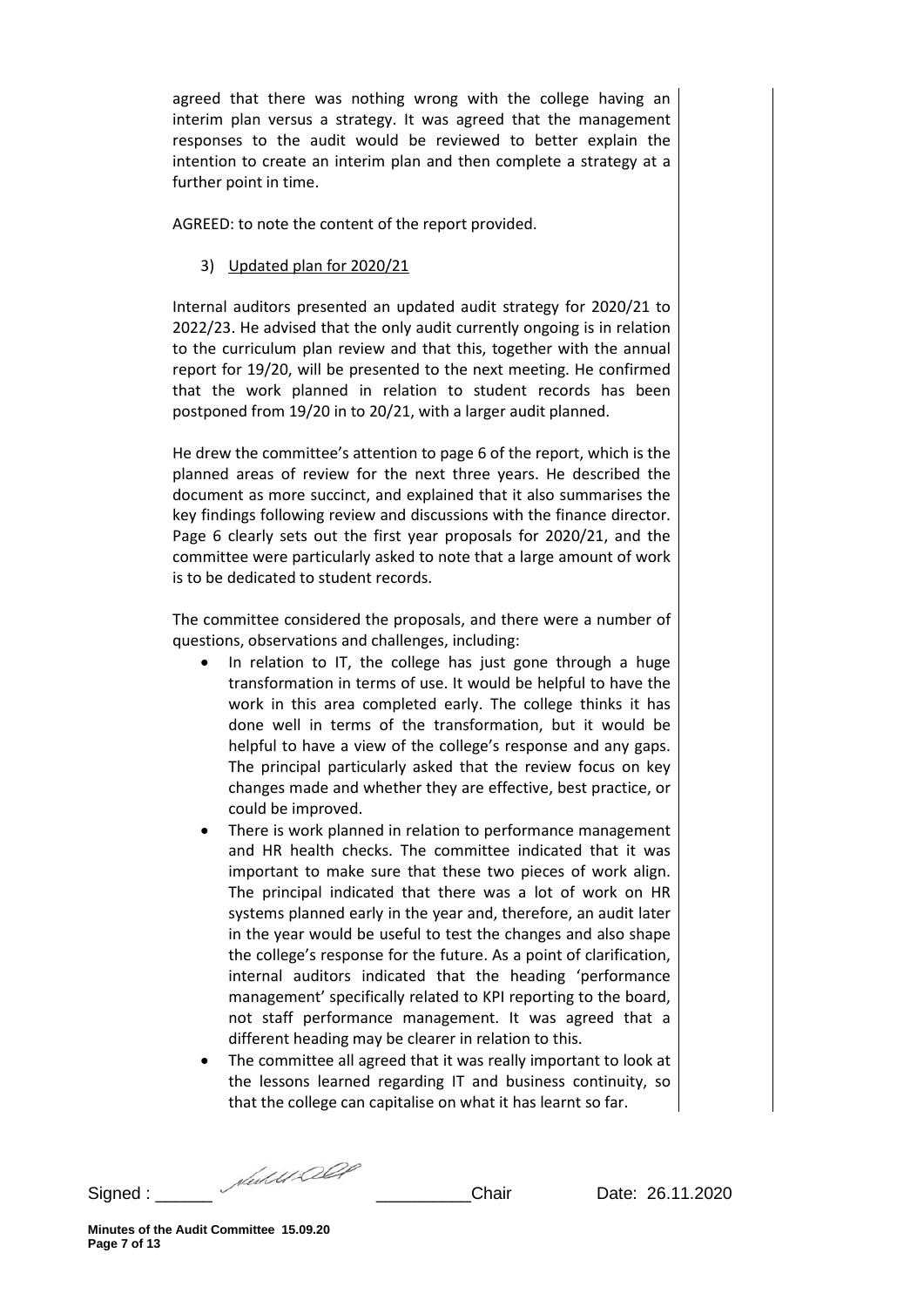- The committee were advised that there was an increasing risk of cyber-attacks in FE and. Therefore. there is a need to look at the robustness of the system. Internal auditors confirmed that this would be one aspect of the review.
- A challenge from the committee was to ensure that the new governor data dashboard is up and running and embedded before the performance management audit is undertaken.
- In relation to student records, a challenge from the committee was to undertake the maths and English review early, as this was last completed in 16/17 and maths and English has been a focus for the college for a number of years now.

In relation to student records, auditors confirmed that they would complete a lot of detailed testing. The principal and finance director agreed that they would also want auditors to look at the college's interpretation of the new funding opportunities and compliance to ensure that there are no gaps in this area.

In line with comments made at the meeting and the points of clarification agreed, the committee were happy to approve the internal audit plan as presented for 2020/21.

AGREED: to approve the internal audit plan for 2020/21.

#### **6 COMPOSITE COLLEGE RECOMMENDATIONS REPORT**

Catherine Walker presented this item and it was noted that, going forward, she would take a lead on this to the committee given that, in practical terms, she has internal responsibility for collating and updating. She advised that two further actions were now complete: these relate to the HMRC and health and safety actions.

In terms of future reporting, the committee indicated that it would be useful to succinctly know what has changed since the last report and that this should form the basis of narrative. A challenge from the committee was that there appeared to be a lot of actions due by  $31<sup>st</sup>$ December and to be completed by the finance director. They questioned whether this was doable, given increasing work commitments. The finance director indicated that many of the actions link to the planned review of Financial Regulations, therefore he was comfortable with the timescales.

The steer from the committee in terms of future reporting is to focus on what has changed, what is important, and what is relevant. As a point of clarification, it was explained that the tab in the spreadsheet headed 'HW – awaiting verification' identifies what the college believes are completed actions but have not yet been audited as part of the follow-up.

Signed : \_\_\_\_\_\_ \_\_\_\_\_\_\_\_\_\_Chair Date: 26.11.2020

**Minutes of the Audit Committee 15.09.20 Page 8 of 13**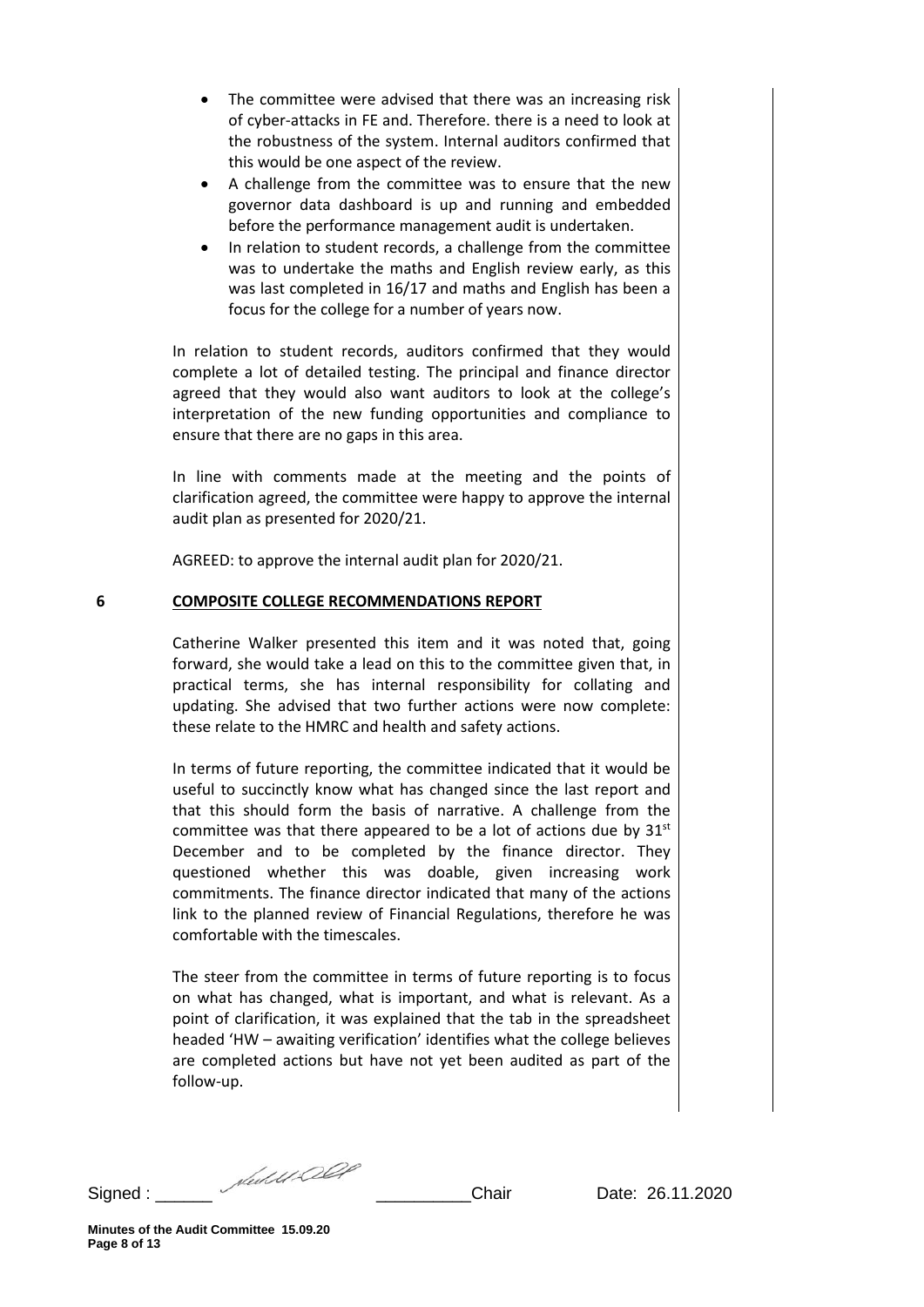|   | AGREED: to note the content of the report provided.                                                                                                                                                                                                                                                                                                                                                                                                                                                                                                                                                                                                                                                                                                                  |                     |              |
|---|----------------------------------------------------------------------------------------------------------------------------------------------------------------------------------------------------------------------------------------------------------------------------------------------------------------------------------------------------------------------------------------------------------------------------------------------------------------------------------------------------------------------------------------------------------------------------------------------------------------------------------------------------------------------------------------------------------------------------------------------------------------------|---------------------|--------------|
| 7 | <b>EXTERNAL AUDIT STRATEGY MEMORANDUM - ADDENDUM</b>                                                                                                                                                                                                                                                                                                                                                                                                                                                                                                                                                                                                                                                                                                                 |                     |              |
|   | External auditors introduced this item and confirmed that this<br>document pulls out key aspects of the updated code of practice. The<br>committee were particularly asked to consider the changes made<br>regarding OfS and ESFA reporting. What will also be considered this<br>year is the impact of the pandemic. The committee were advised that<br>the ESFA has extended its deadline for filing yearend accounts to 31 <sup>st</sup><br>January 2021; however, it is not envisaged that the college will need to<br>utilise this extension as no delay to the audit process is expected.                                                                                                                                                                      |                     |              |
|   | The committee's attention was drawn to the third bullet point in<br>and the<br>comment made regarding subcontracting<br>section<br>$1 \quad$<br>arrangements. It was explained that the main change is the<br>requirement for colleges to submit a subcontracting rationale to the<br>ESFA. The finance director confirmed that this will be presented to the<br>Finance & Estates Committee at the next meeting. The committee were<br>advised that the ESFA is also introducing limits on the levels of<br>subcontracting. The college does not have any concerns regarding this<br>for the 2020/21 year; however, a few years into the future, this will<br>become an issue if subcontracted activity is not reduced, and could<br>lead to a reduction in income. |                     |              |
|   | In considering the update provided, it was acknowledged that the<br>college needs to revise the anti-fraud checklist, which is an addendum<br>to the policy. This was described as a refinement rather than a re-write.                                                                                                                                                                                                                                                                                                                                                                                                                                                                                                                                              | Finance<br>Director | Nov.<br>2020 |
|   | AGREED: to note the content of the update provided.                                                                                                                                                                                                                                                                                                                                                                                                                                                                                                                                                                                                                                                                                                                  |                     |              |
|   | (David Hoose left the meeting at 4.25pm)                                                                                                                                                                                                                                                                                                                                                                                                                                                                                                                                                                                                                                                                                                                             |                     |              |
| 8 | RISK MANAGEMENT - RISK REGISTER 2020/21 (FIRST DRAFT)                                                                                                                                                                                                                                                                                                                                                                                                                                                                                                                                                                                                                                                                                                                |                     |              |
|   | The finance director introduced this item and confirmed that the<br>college has taken a new approach for a new year. He explained that<br>many of the items are RAG-rated as red because this is the start of the<br>year, and the college will look to reduce the RAG ratings month by<br>month. He explained that, in most cases, the controls have not yet had<br>the desired effect, which impacts on the RAG rating.                                                                                                                                                                                                                                                                                                                                            |                     |              |
|   | In terms of the 2020/21 year, he expressed the view that there will be<br>significant turbulence in terms of risks, including:<br>Potential £2.2 million income that has to be spent quickly, i.e.<br>£1.3 million within six months and £900k for the remainder of<br>the year.<br>Generally, the increased income position is positive; however,<br>$\bullet$<br>the college does need to respond to the challenge that this                                                                                                                                                                                                                                                                                                                                       |                     |              |

Signed : \_\_\_\_\_\_ \_\_\_\_\_\_\_\_\_\_Chair Date: 26.11.2020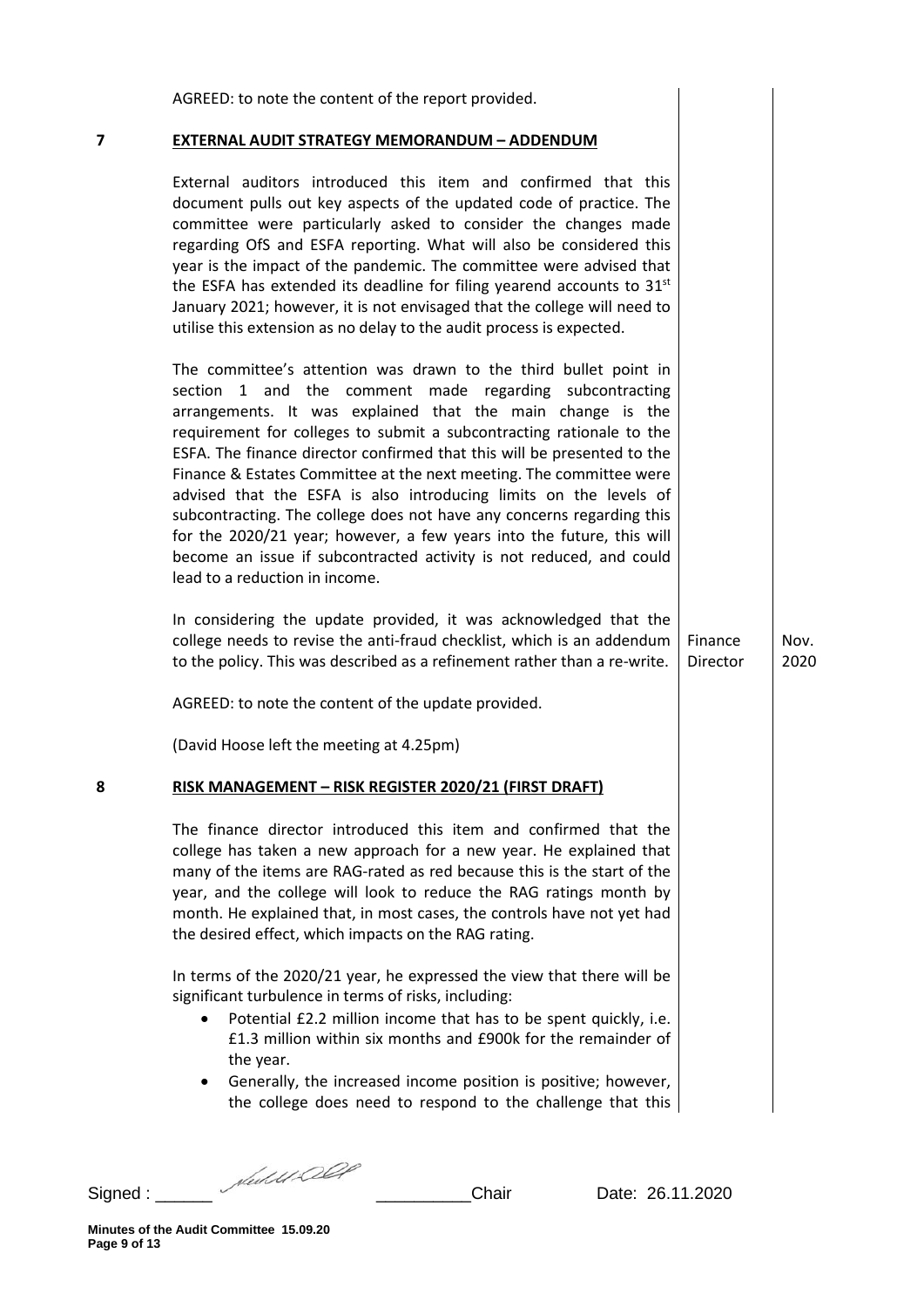brings.

The college is currently circa 400 learners ahead of the funding target. It is expected that this will be reduced and may come down to 250. This should be compared with 2019/20, when the college was 100 students ahead. The college will be looking to the ESFA to see what is available to fund this growth.

In terms of the format of the register, it was confirmed that the residual risk is where the college is now and the target is where it aims to get to. A challenge from the committee was whether or not the target residual is just to get to within the risk appetite agreed. The finance director explained that, if the residual risk is higher than appetite, the college will look at what more can be done to improve the position. It was confirmed that the further action required identifies what needs to be done to get to the agreed risk appetite.

The committee made the observation that, in terms of the numbers, there were some anomalies, particularly:

- Lines 3, 4 and 8
- Line 1 has three separate risks but only one risk score. They suggested that the lines be split out with one appetite score sitting against each risk.

In light of the comments made, the finance director indicated that the format would again be reviewed for the next iteration. That said, the committee were happy to note the content of the update provided.

AGREED: to note the content of the first draft of the risk register presented for 2020/21.

## **9 EXPENSES POLICY**

The finance director introduced this item and indicated that, fundamentally, there is nothing wrong with the policy; however, there are a couple of additions that would be helpful but would require reference to the trade unions. He explained that changes proposed would not be significant to any employee within the organisation, given the limited applicability.

The committee discussed the proposal to remove first class travel as a potential option, and it was acknowledged that, in some circumstances, inexpensive first class rail travel can be secured and/or staff may choose to personally pay the difference as this would help to facilitate the ability to work whilst travelling. The committee all agreed that first class air travel should be removed as an option; however, in relation to train travel, they felt that, subject to cost and rationale, this could be approved by a line manager in advance of expenditure being committed.

Signed : \_\_\_\_\_\_ \_\_\_\_\_\_\_\_\_\_Chair Date: 26.11.2020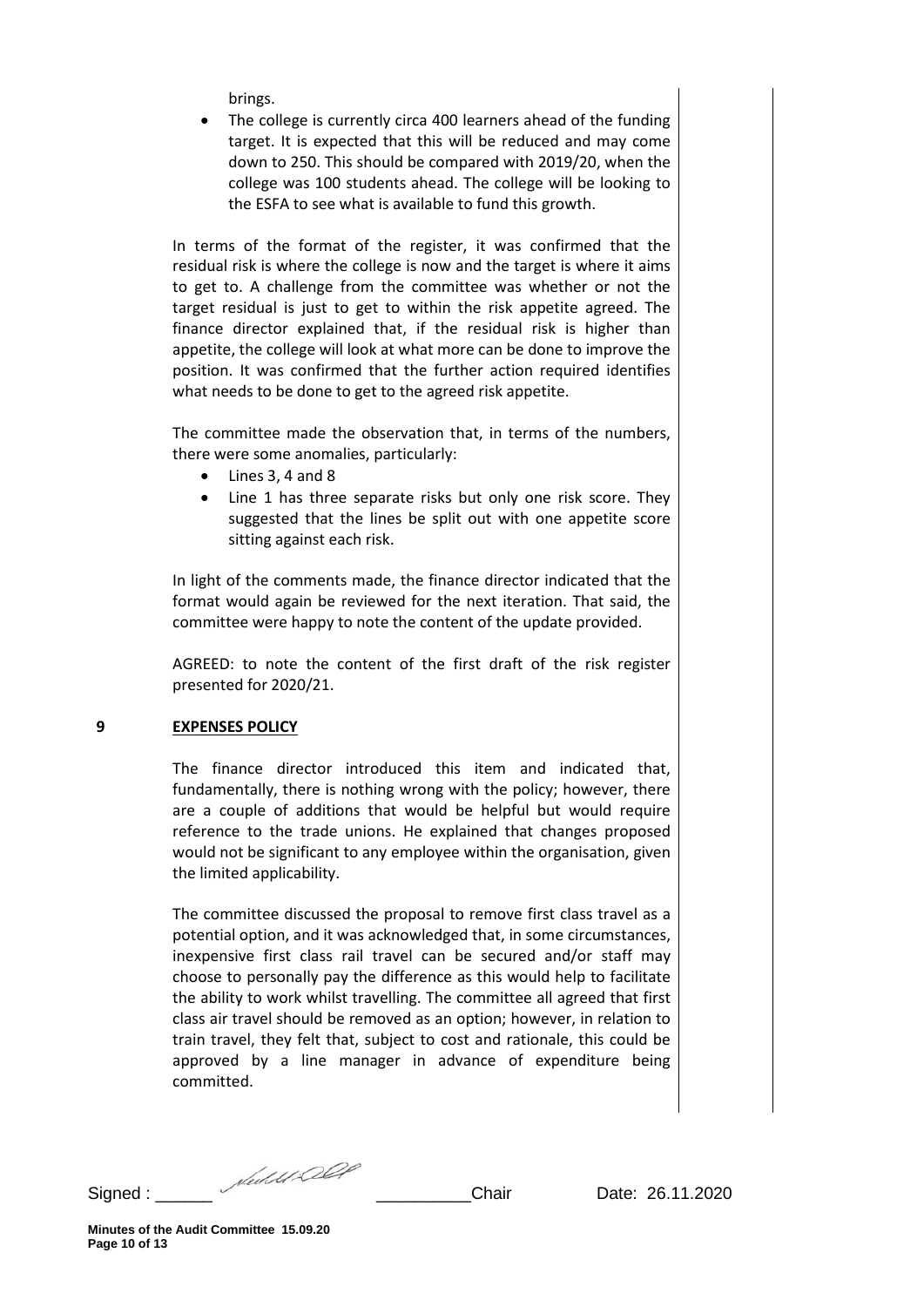|    | committee discussed the position regarding overnight<br>The<br>accommodation and particularly discussed what would apply to<br>consultants who stay away from home as part of any engagement with<br>the college. It was agreed that this would need to be part of a<br>remunerated package and, therefore, taxable by the individual rather<br>than claimed as a college expense.                                                                                                                                                                                                                                                                                                                                                                                                                                                                                                                                                                  |                     |              |
|----|-----------------------------------------------------------------------------------------------------------------------------------------------------------------------------------------------------------------------------------------------------------------------------------------------------------------------------------------------------------------------------------------------------------------------------------------------------------------------------------------------------------------------------------------------------------------------------------------------------------------------------------------------------------------------------------------------------------------------------------------------------------------------------------------------------------------------------------------------------------------------------------------------------------------------------------------------------|---------------------|--------------|
|    | The finance director confirmed that he would circulate a copy of the<br>updated policy once it has been discussed with the TU.                                                                                                                                                                                                                                                                                                                                                                                                                                                                                                                                                                                                                                                                                                                                                                                                                      | Finance<br>Director | Dec.<br>2020 |
|    | AGREED to note the content of the update provided.                                                                                                                                                                                                                                                                                                                                                                                                                                                                                                                                                                                                                                                                                                                                                                                                                                                                                                  |                     |              |
| 10 | PROCUREMENT - REPORT ON LEVELS BY SUPPLIER FOR 2019/20 AND<br>AN ANALYSIS OF TOP SUPPLIERS                                                                                                                                                                                                                                                                                                                                                                                                                                                                                                                                                                                                                                                                                                                                                                                                                                                          |                     |              |
|    | The finance director presented this update and explained that it<br>excludes subcontracting, as this is dealt with by a different set of<br>processes and controls.                                                                                                                                                                                                                                                                                                                                                                                                                                                                                                                                                                                                                                                                                                                                                                                 |                     |              |
|    | The committee's attention was drawn to the summary in table 2.1, and<br>the finance director confirmed that the college is part of the<br>ESPO/Crown Purchasing Consortium for major tenders. In relation to<br>staff agencies, the college uses a number (11 or 12) to enable<br>recruitment of a broad range of technical skills. The largest element<br>(43.9%) relates to 'other', and assurance was given that the college<br>makes use of CPC and ESPO in relation to this.                                                                                                                                                                                                                                                                                                                                                                                                                                                                   |                     |              |
|    | The committee's attention was drawn to appendix 1, which provides<br>analysis of larger transactions. Key matters brought to the committee's<br>attention were:<br>Stannah Lift Services Limited - this relates mainly to emergency<br>work required.<br>G Lamb - this relates to summer works and includes a high<br>number of single quotes which were approved because of lead<br>time requirements. He acknowledged that the trend in relation<br>to this could not continue but explained that many were<br>COVID-related.<br>MCL Energy Limited $-$ this relates to the air conditioning<br>٠<br>system. There is a £20k annual core maintenance contract cost,<br>which will be tested at the next point of review.<br>Try Soft Limited - this is works required to equip rooms, and<br>٠<br>they were able to deliver more quickly than alternatives.<br>Juice Electrical Supplies Limited - this will be reviewed through<br>٠<br>the CPC. |                     |              |
|    | In terms of procurement processes in these difficult and challenging<br>times (particularly COVID-related), the committee felt that there would<br>be benefit in:                                                                                                                                                                                                                                                                                                                                                                                                                                                                                                                                                                                                                                                                                                                                                                                   |                     |              |
|    | Presenting a policy to the Finance Committee regarding                                                                                                                                                                                                                                                                                                                                                                                                                                                                                                                                                                                                                                                                                                                                                                                                                                                                                              |                     |              |

Signed : \_\_\_\_\_\_ \_\_\_\_\_\_\_\_\_\_Chair Date: 26.11.2020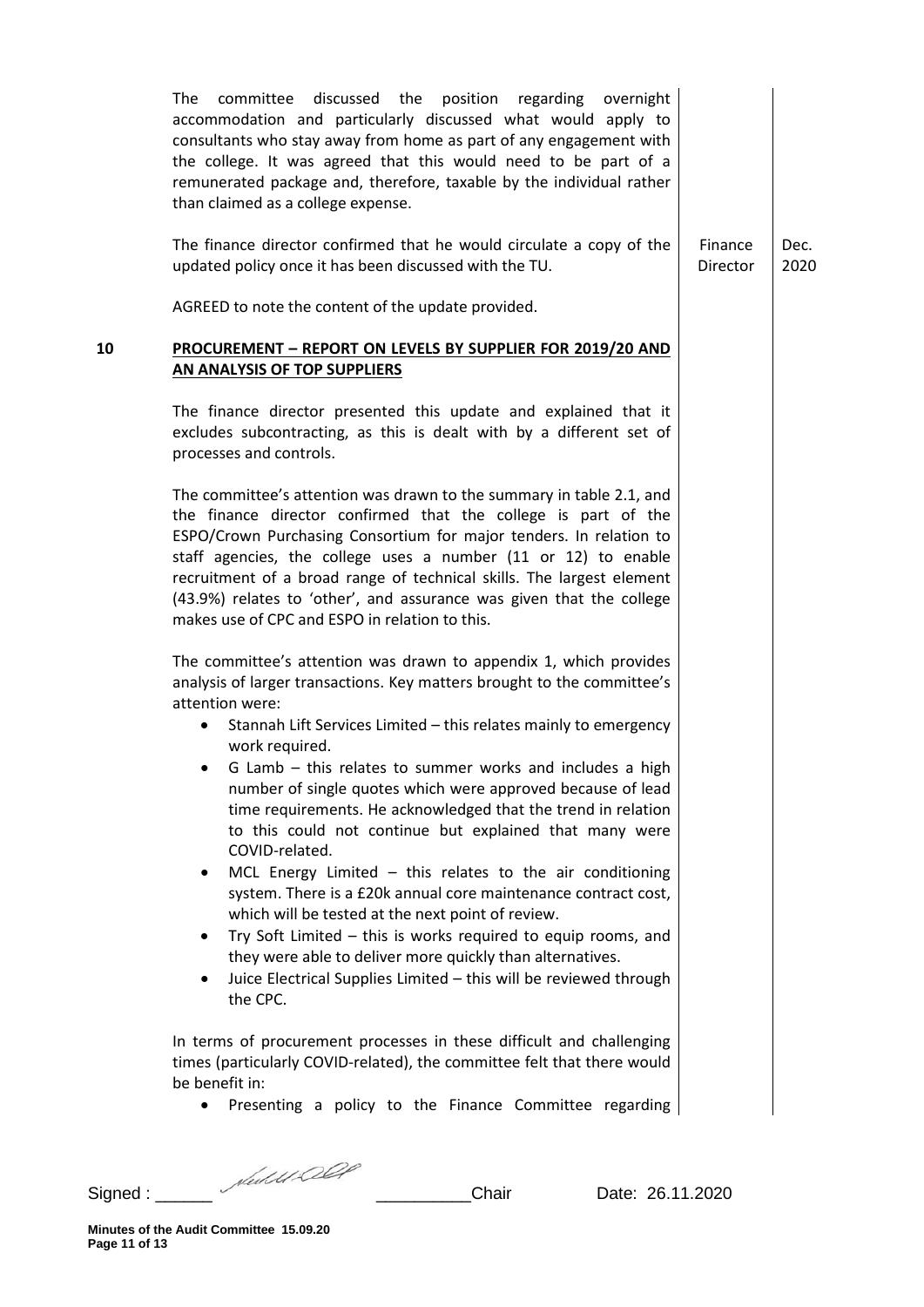| operating outside the norm, and<br>Ensuring that there is a clear evidence trail to detail the<br>exceptional decisions taken and why this was considered<br>appropriate and necessary.<br>The finance director indicated that the college does now have a new<br>online waiver form that went live a few weeks ago and explained that<br>this will help in terms of the evidence required. There will also be a<br>retrospective approvals report that goes to the next Finance and<br>Estates Committee meeting.<br>AGREED: to note the content of the update provided.<br><b>EXCEPTIONS REPORT</b><br>The finance director advised that the college has received a complaint<br>from two former employees of one of the subcontractors. The college<br>is currently carrying out investigations and payments are on hold. The<br>complaint relates to activity undertaken in 2016/17.<br>He advised that the first stage of the investigation does not seem to<br>substantiate the allegations; however, there does seem to be a trend of<br>certificates not being received and this does raise a red flag. The<br>college is aware that the awarding body also had concerns regarding<br>that period and required extra work from the subcontractor. The<br>allegation is that this further work required was falsified; however, this<br>was reviewed by the awarding body and qualifications confirmed and,<br>as a result, the college will have to rely upon this.<br>The second part of the complaint relates to functional skills tests (of<br>which there are approximately 1,800 for the period). The allegation is<br>that some of the tests were sat by staff and not students. The college is<br>undertaking some sampling but the position in relation to this is not yet<br>clear.<br>The committee all agreed that this was another good reason for<br>continuing to reduce the use of subcontractors. The finance director<br>confirmed that a contract would not be issued to this subcontractor for<br>20/21. It was explained that, in the 2019/20 academic year, there were<br>challenges and delays in obtaining data from the subcontractor.<br>Assurance was given that the college has completed its own checks<br>with learners and has not identified any evidence of false learners. It<br>was agreed that an update on the investigation would be provided at<br>Finance<br>Nov.<br>the next meeting.<br>Director<br>2020<br>AGREED: to note the content of the update provided.<br>FRAUD IRREGULARITY AND WHISTLEBLOWING - 2019/20 YEAREND<br><b>REPORT</b> |  |  |
|----------------------------------------------------------------------------------------------------------------------------------------------------------------------------------------------------------------------------------------------------------------------------------------------------------------------------------------------------------------------------------------------------------------------------------------------------------------------------------------------------------------------------------------------------------------------------------------------------------------------------------------------------------------------------------------------------------------------------------------------------------------------------------------------------------------------------------------------------------------------------------------------------------------------------------------------------------------------------------------------------------------------------------------------------------------------------------------------------------------------------------------------------------------------------------------------------------------------------------------------------------------------------------------------------------------------------------------------------------------------------------------------------------------------------------------------------------------------------------------------------------------------------------------------------------------------------------------------------------------------------------------------------------------------------------------------------------------------------------------------------------------------------------------------------------------------------------------------------------------------------------------------------------------------------------------------------------------------------------------------------------------------------------------------------------------------------------------------------------------------------------------------------------------------------------------------------------------------------------------------------------------------------------------------------------------------------------------------------------------------------------------------------------------------------------------------------------------------------------------------------------------------------------------------------------------------------------------------|--|--|
| 11<br>12                                                                                                                                                                                                                                                                                                                                                                                                                                                                                                                                                                                                                                                                                                                                                                                                                                                                                                                                                                                                                                                                                                                                                                                                                                                                                                                                                                                                                                                                                                                                                                                                                                                                                                                                                                                                                                                                                                                                                                                                                                                                                                                                                                                                                                                                                                                                                                                                                                                                                                                                                                                     |  |  |
|                                                                                                                                                                                                                                                                                                                                                                                                                                                                                                                                                                                                                                                                                                                                                                                                                                                                                                                                                                                                                                                                                                                                                                                                                                                                                                                                                                                                                                                                                                                                                                                                                                                                                                                                                                                                                                                                                                                                                                                                                                                                                                                                                                                                                                                                                                                                                                                                                                                                                                                                                                                              |  |  |
|                                                                                                                                                                                                                                                                                                                                                                                                                                                                                                                                                                                                                                                                                                                                                                                                                                                                                                                                                                                                                                                                                                                                                                                                                                                                                                                                                                                                                                                                                                                                                                                                                                                                                                                                                                                                                                                                                                                                                                                                                                                                                                                                                                                                                                                                                                                                                                                                                                                                                                                                                                                              |  |  |
|                                                                                                                                                                                                                                                                                                                                                                                                                                                                                                                                                                                                                                                                                                                                                                                                                                                                                                                                                                                                                                                                                                                                                                                                                                                                                                                                                                                                                                                                                                                                                                                                                                                                                                                                                                                                                                                                                                                                                                                                                                                                                                                                                                                                                                                                                                                                                                                                                                                                                                                                                                                              |  |  |
|                                                                                                                                                                                                                                                                                                                                                                                                                                                                                                                                                                                                                                                                                                                                                                                                                                                                                                                                                                                                                                                                                                                                                                                                                                                                                                                                                                                                                                                                                                                                                                                                                                                                                                                                                                                                                                                                                                                                                                                                                                                                                                                                                                                                                                                                                                                                                                                                                                                                                                                                                                                              |  |  |
|                                                                                                                                                                                                                                                                                                                                                                                                                                                                                                                                                                                                                                                                                                                                                                                                                                                                                                                                                                                                                                                                                                                                                                                                                                                                                                                                                                                                                                                                                                                                                                                                                                                                                                                                                                                                                                                                                                                                                                                                                                                                                                                                                                                                                                                                                                                                                                                                                                                                                                                                                                                              |  |  |
|                                                                                                                                                                                                                                                                                                                                                                                                                                                                                                                                                                                                                                                                                                                                                                                                                                                                                                                                                                                                                                                                                                                                                                                                                                                                                                                                                                                                                                                                                                                                                                                                                                                                                                                                                                                                                                                                                                                                                                                                                                                                                                                                                                                                                                                                                                                                                                                                                                                                                                                                                                                              |  |  |
|                                                                                                                                                                                                                                                                                                                                                                                                                                                                                                                                                                                                                                                                                                                                                                                                                                                                                                                                                                                                                                                                                                                                                                                                                                                                                                                                                                                                                                                                                                                                                                                                                                                                                                                                                                                                                                                                                                                                                                                                                                                                                                                                                                                                                                                                                                                                                                                                                                                                                                                                                                                              |  |  |
|                                                                                                                                                                                                                                                                                                                                                                                                                                                                                                                                                                                                                                                                                                                                                                                                                                                                                                                                                                                                                                                                                                                                                                                                                                                                                                                                                                                                                                                                                                                                                                                                                                                                                                                                                                                                                                                                                                                                                                                                                                                                                                                                                                                                                                                                                                                                                                                                                                                                                                                                                                                              |  |  |
|                                                                                                                                                                                                                                                                                                                                                                                                                                                                                                                                                                                                                                                                                                                                                                                                                                                                                                                                                                                                                                                                                                                                                                                                                                                                                                                                                                                                                                                                                                                                                                                                                                                                                                                                                                                                                                                                                                                                                                                                                                                                                                                                                                                                                                                                                                                                                                                                                                                                                                                                                                                              |  |  |

Signed : \_\_\_\_\_\_ \_\_\_\_\_\_\_\_\_\_Chair Date: 26.11.2020